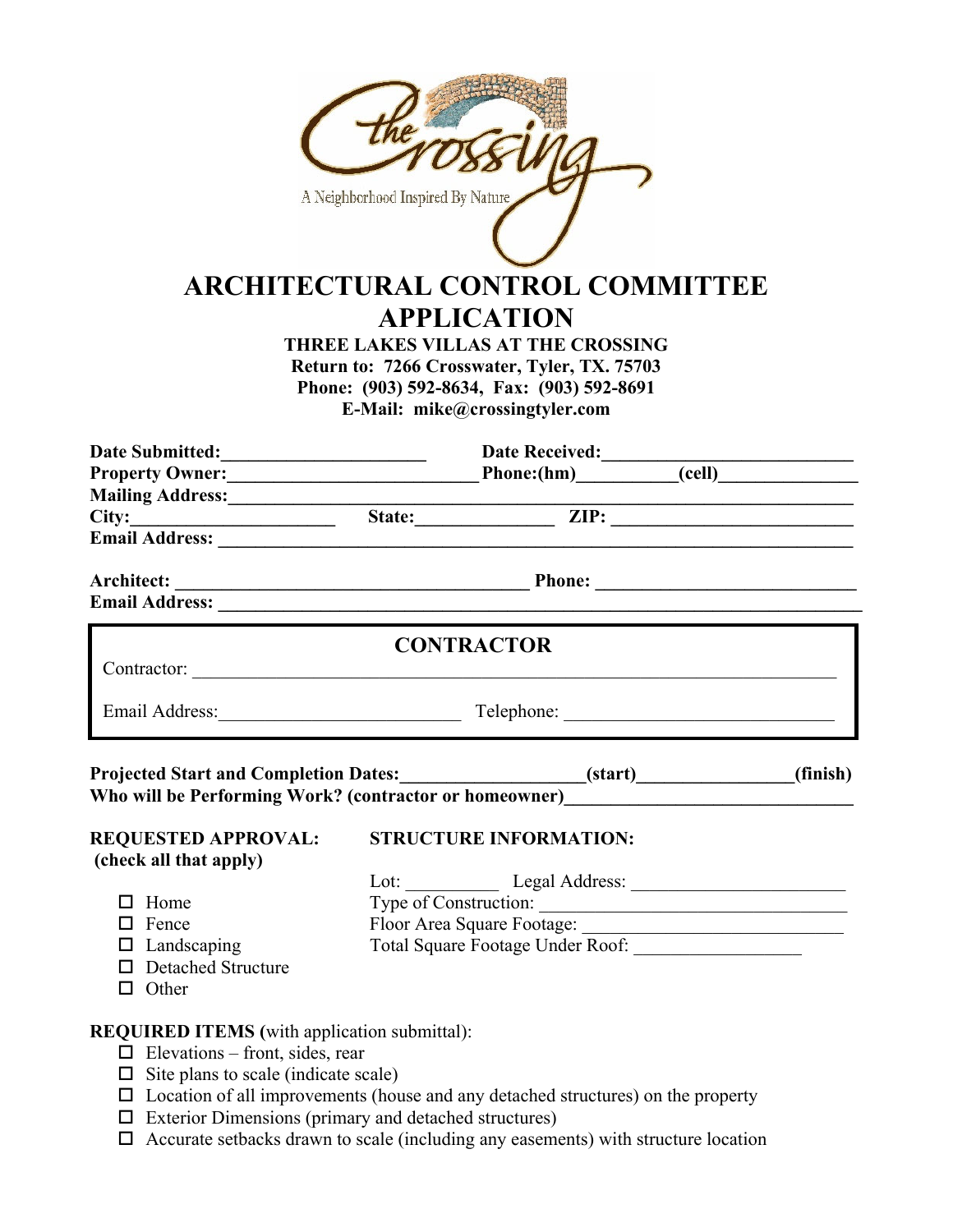- $\square$  Distances between structures (if any detached structures)
- $\square$  Location of improvements such as porches, decks, garages, driveways, pool or spa, etc...
- $\Box$  Fence type, height, and location on property
- $\Box$  Exterior color scheme (type of facade, accents, roofing material)
- $\Box$  Drainage plan for the lot if changes in grade or other conditions adversely affecting drainage are anticipated (generally, approval will be denied if adjoining properties are adversely affected by changes in drainage)
- $\Box$  Landscape site plan (can be submitted at a later date with an additional fee)

## **PLEASE CHECK ALL APPLICABLE ITEMS**

#### **FENCING: (REFER TO SECTION 4.02) ALL FENCE APPLICATIONS MUST BE SUBMITTED WITH A LOT SURVEY (OR PLAT DRAWING) WHICH IDENTIFIES THE FENCING LOCATION AND DIMENSIONS.**

FENCING TYPE (ex. Ornamental iron, stone, brick etc.): COLOR/FINISH: HEIGHT: COLUMNS MATERIALS (ROCK,BRICK, WROUGHT IRON, ETC.IF ANY) Number of Gates: \_\_\_\_\_\_\_\_\_ (Indicate on Lot Survey)

*Please also remember the "finished" side of the fence must face out!* 

## **HOME ADDITIONS, EXTENSIONS OR RECREATIONAL USES: CHECK ALL THAT APPLY: OSTORAGE SHED** HOUSE ADDITION **CHANGES IN HOUSE ELEVATION** PATIO/PORCH OR DECK □POOL OR SPA LANDSCAPING STRUCTURE PLAY EQUIPMENT  $\Box$  OTHER: (PLEASE DESCRIBE)

 *ALL ITEMS LISTED ABOVE MUST BE SUBMITTED WITH A DETAILED PLAN AND SPECIFICATION OF EACH ITEM. PLANS SHOULD INCLUDE A DETAILED ELEVATION AND PLAN VIEW OF THE STRUCTURE. SPECIFICATIONS SHALL INCLUDE ALL COLOR SELECTIONS AND BUILDING MATERIALS TO BE USED. ALL ITEMS MUST BE SUBMITTED WITH A COPY OF THE LOT SURVEY AND ALL STRUCTURE LOCATIONS MUST BE IDENTIFIED ON THE SURVEY. PHOTOGRAPHS OR CATALOG PICTURES ARE ALSO HELPFUL FOR REVIEW.* 

**Notes to the Applicant:** 

- **1. Homeowner(s) is responsible for obtaining all necessary permits**
- **2. I understand that no construction activity shall take place prior to the approval of the ACC. The ACC will take a minimum of eight (8) days and a maximum of thirty (30) days to approve the project. If alterations are made prior to approval I may be required to return the property to its former condition at my own expense if this application is not approved wholly or in part, and that I may be required to pay all legal expenses incurred if legal action becomes necessary.**
- **3. I understand that members of the Architectural Control Committee are permitted to enter on my property to make reasonable inspection of proposed construction locations.**
- **4. It is understood that I am aware of the Covenants, Conditions and Restrictions and Architectural Controls for Three Lakes Villas at The Crossing with regard to the review process.**